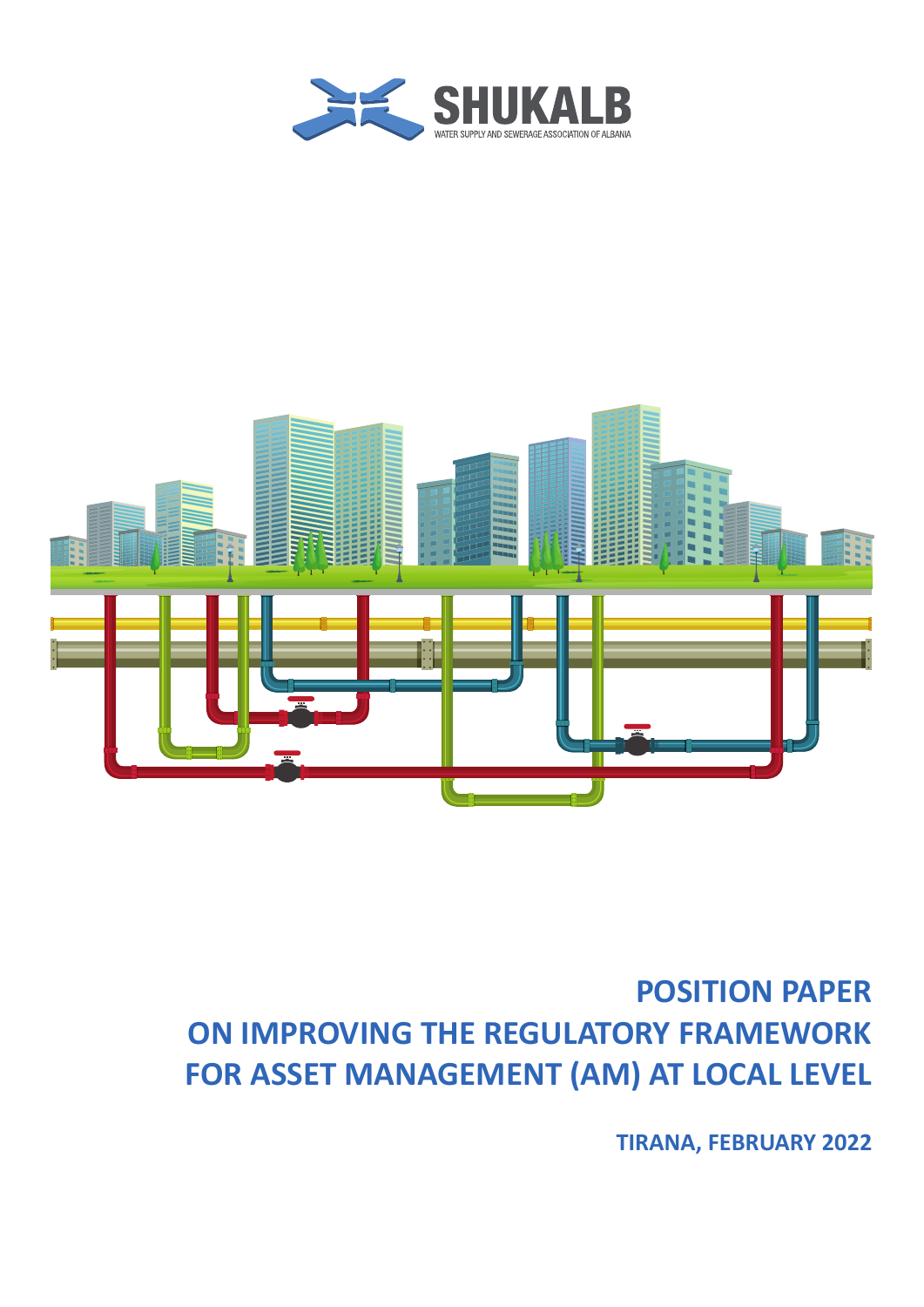#### Contents . . . . . . .

| 3. THE REGULATORY FRAMEWORK FROM THE PERSPECTIVE OF ASSET MANAGEMENT8       |  |
|-----------------------------------------------------------------------------|--|
|                                                                             |  |
| 4. ASSET MANAGEMENT AS SOLUTION TO HELP WATER SUPPLY AND SEWERAGE COMPANIES |  |
|                                                                             |  |
|                                                                             |  |
|                                                                             |  |

. . . . . . . . . . . .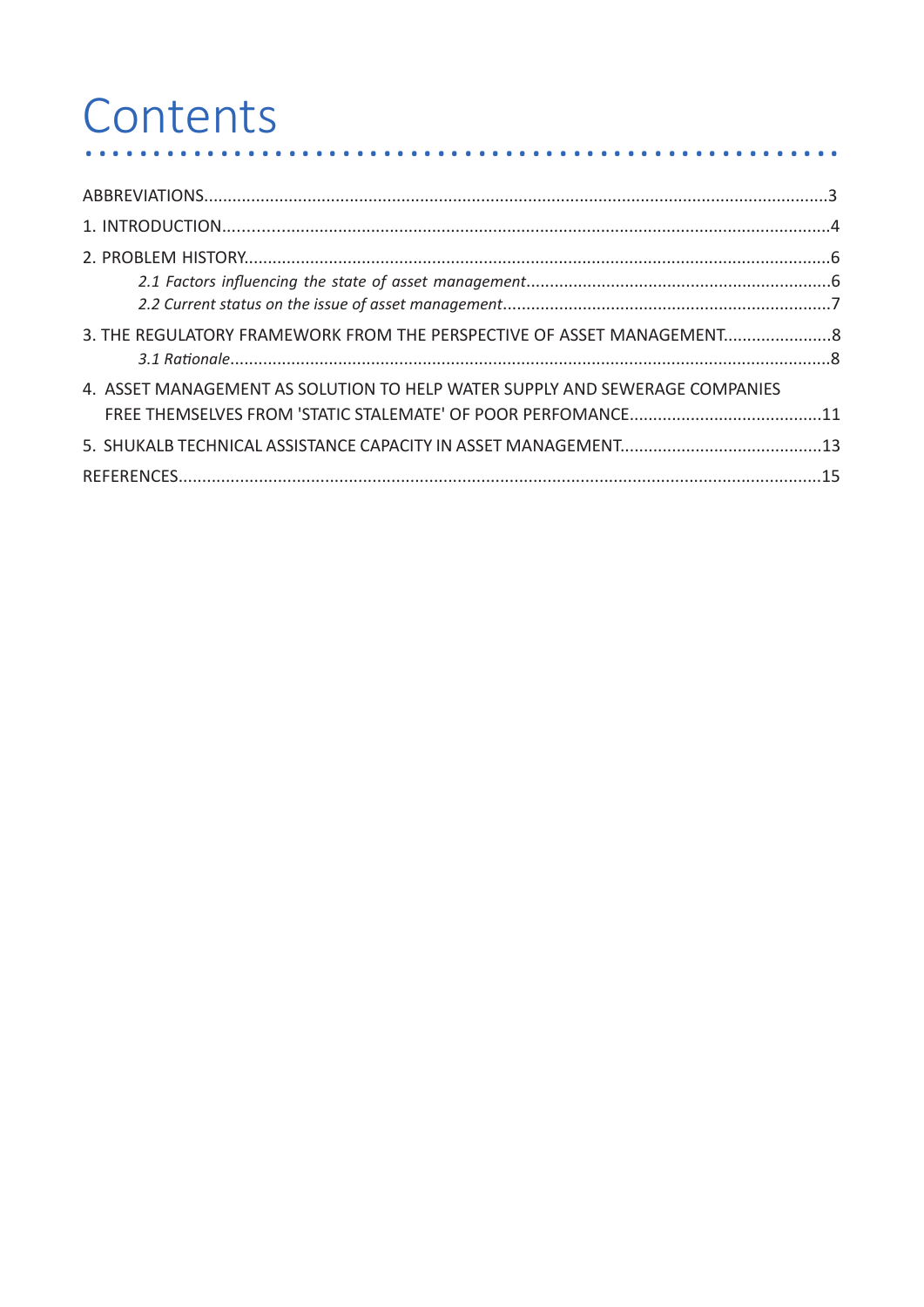# Abbreviations ........................................................

| <b>AKUM</b>  | National Agency for Water Supply and Sewerage and Waste Infrastructure  |
|--------------|-------------------------------------------------------------------------|
| DOC          | Direct Operating Costs                                                  |
| <b>IAM</b>   | Integrated Asset Management                                             |
| <b>ISO</b>   | International Standard of Operations                                    |
| <b>JSWSS</b> | Joint Stock Water Supply and Sewerage Company                           |
| 0&M          | Operation and Maintenance                                               |
| <b>RCDN</b>  | Regional Capacity Development Network for Water and Sanitation Services |
| SHUKALB      | Water Supply and Sewerage Association of Albania                        |
| <b>WRA</b>   | Water Regulatory Authority                                              |
| <b>WSS</b>   | Water Supply and Sewerage                                               |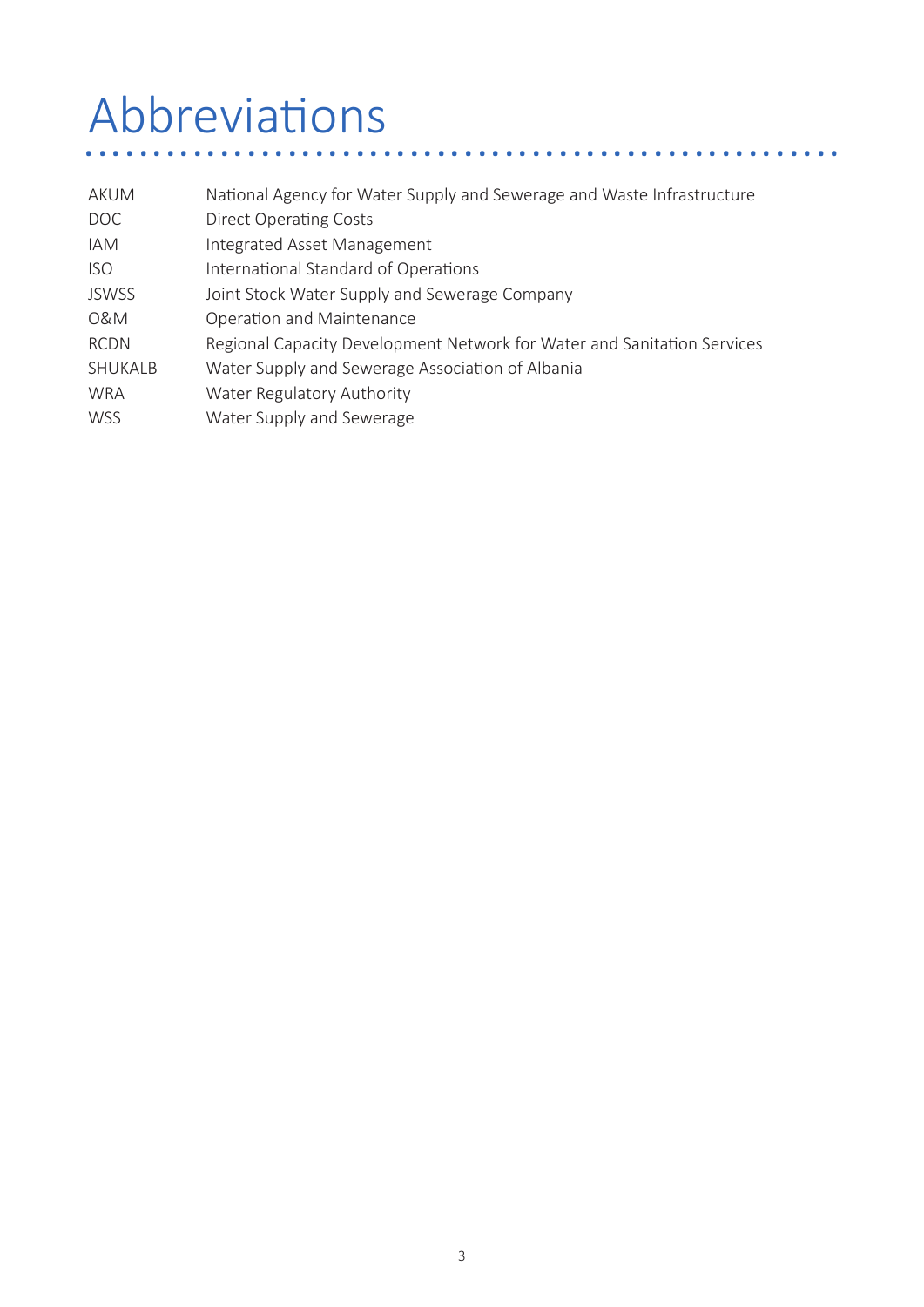# Introduction 1 ....................................................... ........

This Position paper aims to address and orient central institutions on improving the regulatory framework for asset management at the level of the Water Supply and Sewerage (WSS) Companies, which will contribute directly to improving their performance. It will also help institutions at the central level to take decisions based on a more complete information framework on the status of WSS Companies, be it for the approval of tariffs by the Albanian Water Regulatory Authority (WRA), or for the distribution of subsidies or the planning of capital investments by the National Agency for Water Supply and Sewerage and Waste Infrastructure (AKUM).

Specifically, the purpose of the position paper is to:

- introduce to the WRA an approach to standards that ensure the applicability of the "Water Tariff Calculation Methodology" for drinking water services, collection, disposal, and treatment of wastewater;
- introduce to the AKUM and other interested institutions with an opportunity to link long-term subsidies and investments with the current state of asset management, and
- provide WSS Companies with a collaborative  **•**and controlled environment for value-based decision-making.

The recent adoption of the "Methodology for Tariff Calculation" for drinking water services, collection, disposal, and treatment of wastewater is a very important development, which outlines the set of elements and factors that should include the analysis of their approval by the WRA. While the state and specifics of the

sector are such that different WSS Companies move at different speeds, the revised tariff setting methodology acknowledges/ recognizes the use of the previous "Cost Plus" methodology for companies that still fail to cover over 100% of their operation and maintenance direct costs, while introducing the new "Ceiling Price" methodology for companies tending to cover up to 100% of their total operating costs.

Meanwhile, the approval of Instruction no. 3 dated 18.06.2020 of the Minister of Infrastructure and Energy on the "Approval of the methodology for criteria and procedures for distribution and use of state subsidies, for joint-stock WSS Companies for the budget year 2020 and 2021" regulates the work of AKUM regarding the drafting, negotiation, and signing of performance contracts with relevant municipalities, based on the defined performance criteria of these companies. The assessment of the needs for subsidies, as well as the detailing and distribution of subsidies by AKUM, is required to be based on the data reported in the previous period by the WSS Companies. The Instruction provides that 50% of the subsidy measure is related to the Direct Cost of Operating (DCO), when such cost is not covered by the collection of fees.

This position paper emphasizes the need for integrated asset management as a good practice piloted in some of the WSS Companies, together with SHUKALB technical assistance capacity for these companies. Through this process, SHUKALB aims to increase cooperation between government agencies, municipalities, and WSS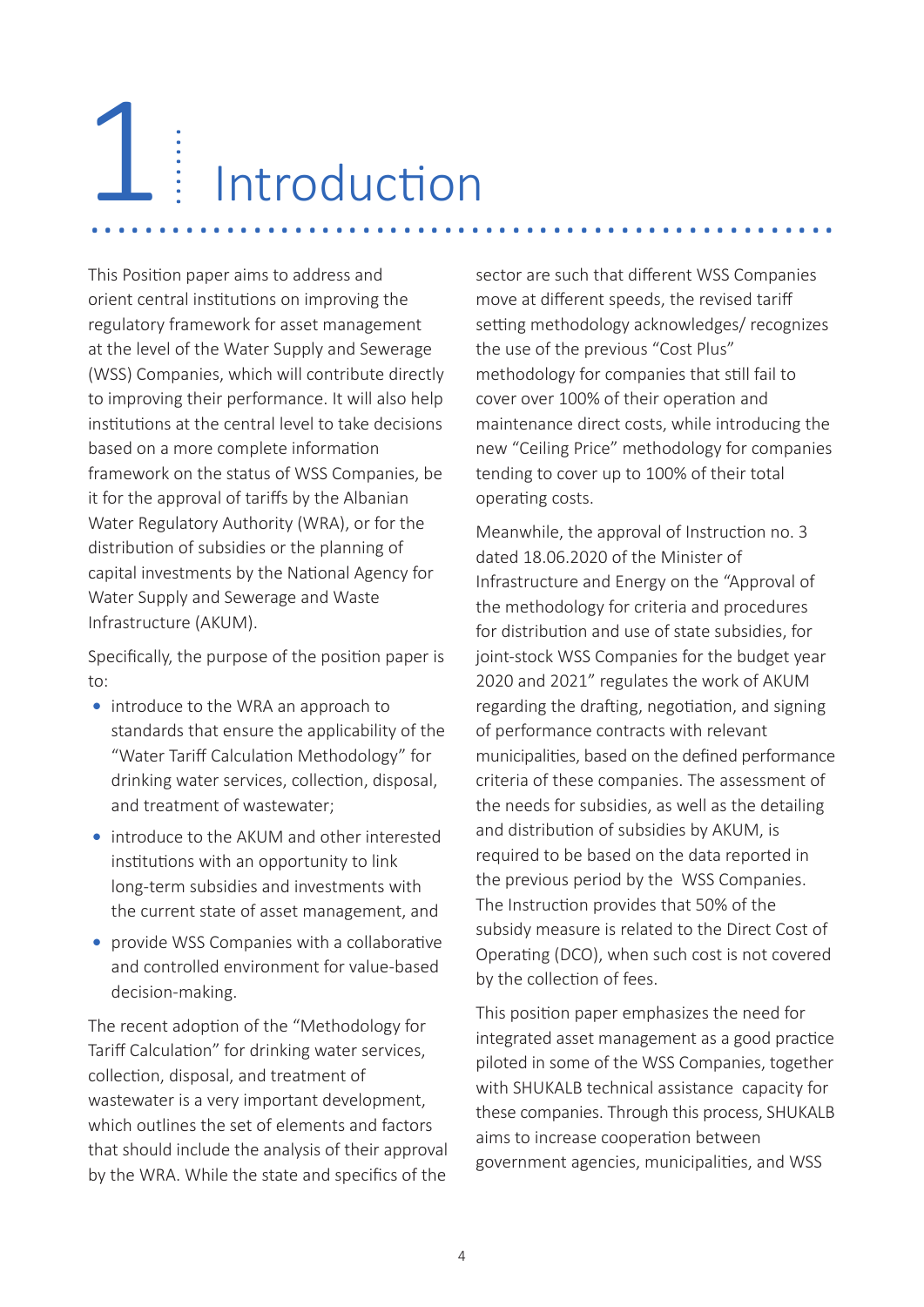Companies for asset management by offering concrete solutions through its standardization.

This Position Paper has been prepared within the "Provision of Capacity Development Products for Water Supply and Sewerage Companies in Albania" Project funded by the "Regional Capacity Development Network for Water and Sanitation Services (RCDN)" Project. The overall goal of the project is to enhance the

capacities of the responsible employees in municipalities and WSS Companies to provide a quality service to the citizens related to the water supply, sewerage and wastewater treatment, through quality products for capacity development and involvement of decision-makers at the level of municipalities and the managerial staff of these companies.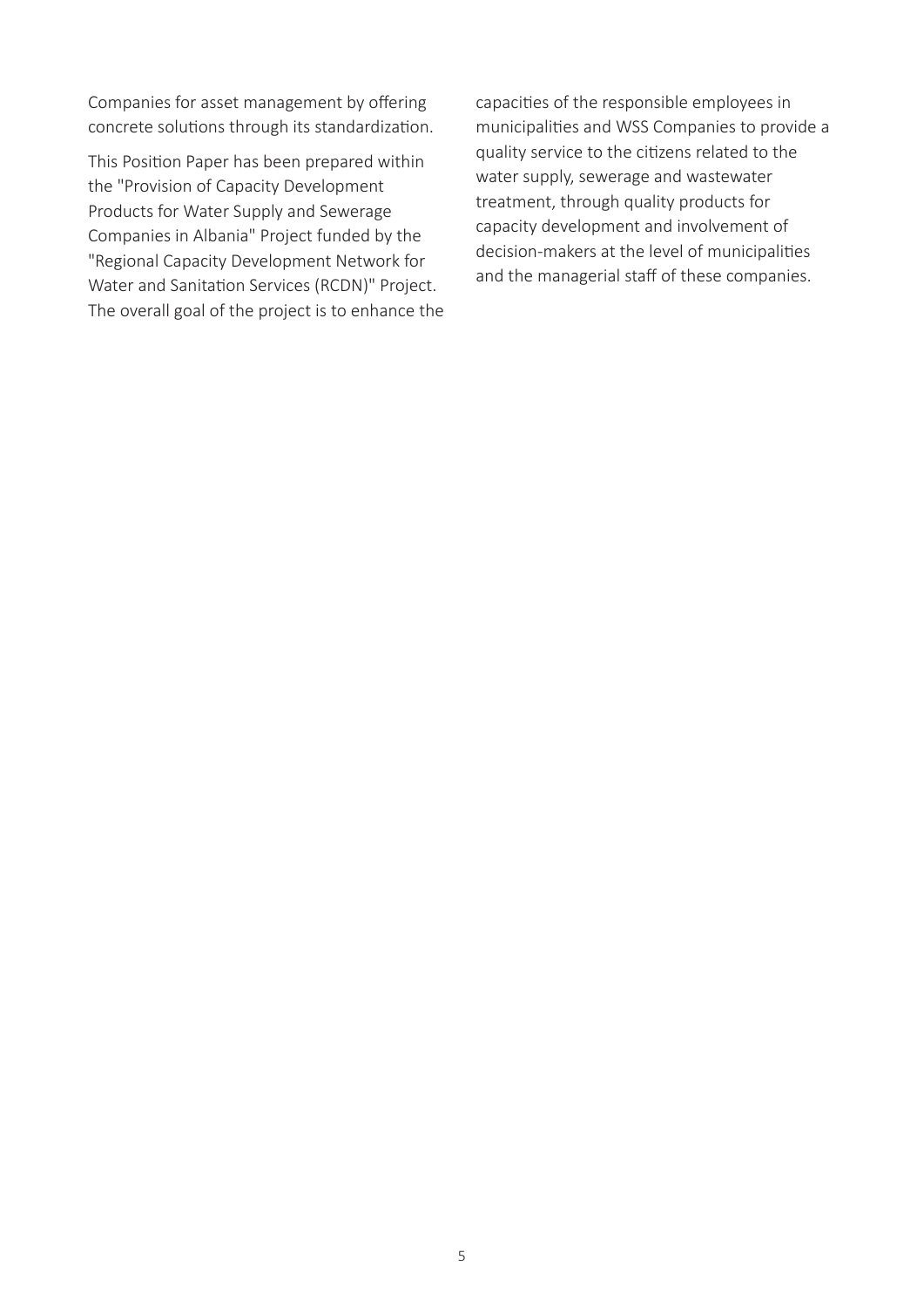# History of the problem 2 Listory of the problem

The problem of asset management at the level of WSS Companies is a long-standing one due to their age and poor maintenance related to their limited financial and human resources. This issue directly affects the performance of WSS Companies by preventing significant improvement, despite efforts made by their management staff. Affected also by the situation with the COVID-19 Pandemic, their performance has deteriorated in the last two years according to the WRA reports.

The poor management of assets by Local Government Units/ WSS Companies in Albania is an ongoing concern of the last three decades. Routinely, the focus has been on new investments, as a solution to secure drinking

water supply to the communities and run maintenance activities mostly when the systems fail to work. For smaller Local Government Units/ WSS Companies with insufficient resources, which constitute the majority of the 57 WSS Companies, the planning processes are not very well organized, and they do not provide a clear vision of the future needs and targeted achievements. Frequently, the WSS Companies run out in identifying the technical and financial needs for assets and in providing information of major asset renewal, rehabilitation, or replacement. Those Local Government Units/ WSS Companies are not able to plan for these major projects and budget accordingly.

## 2.1 Factors influencing the state of asset management

Deterioration is observed in all performance indicators. However, such indicators do not include any specific indicator related to asset management. The deterioration of the indicators related to the "Collection Rate" and "Operation and Maintenance Cost Recovery", affect the asset management, with only 9 WSS Companies (15.8%) managing to cover 100% of such costs for 2020-2021. The situation is expected to be almost the same for 2022.

Factors that contribute to the unsatisfactory level of asset management can be summarized as follows:

Maintenance and investment are generally  **•** carried out only when the Water Supply and Sewerage systems are defective and cannot provide service to citizens.

- Asset management is not one of the main  **•** pillars of business plans for WSS Companies, and consequently, there is a lack of human and financial resources planned for this activity.
- Support from the central government  **•** through subsidies or even capital investments is not directly conditioned by more sustainable asset management at the company level.

The asset situation at the level of WSS Companies, on the other hand, is deteriorating by:

- Old age of physical assets.  **•**
- Lack of financial resources for routine  **•**maintenance, and for replacing old assets.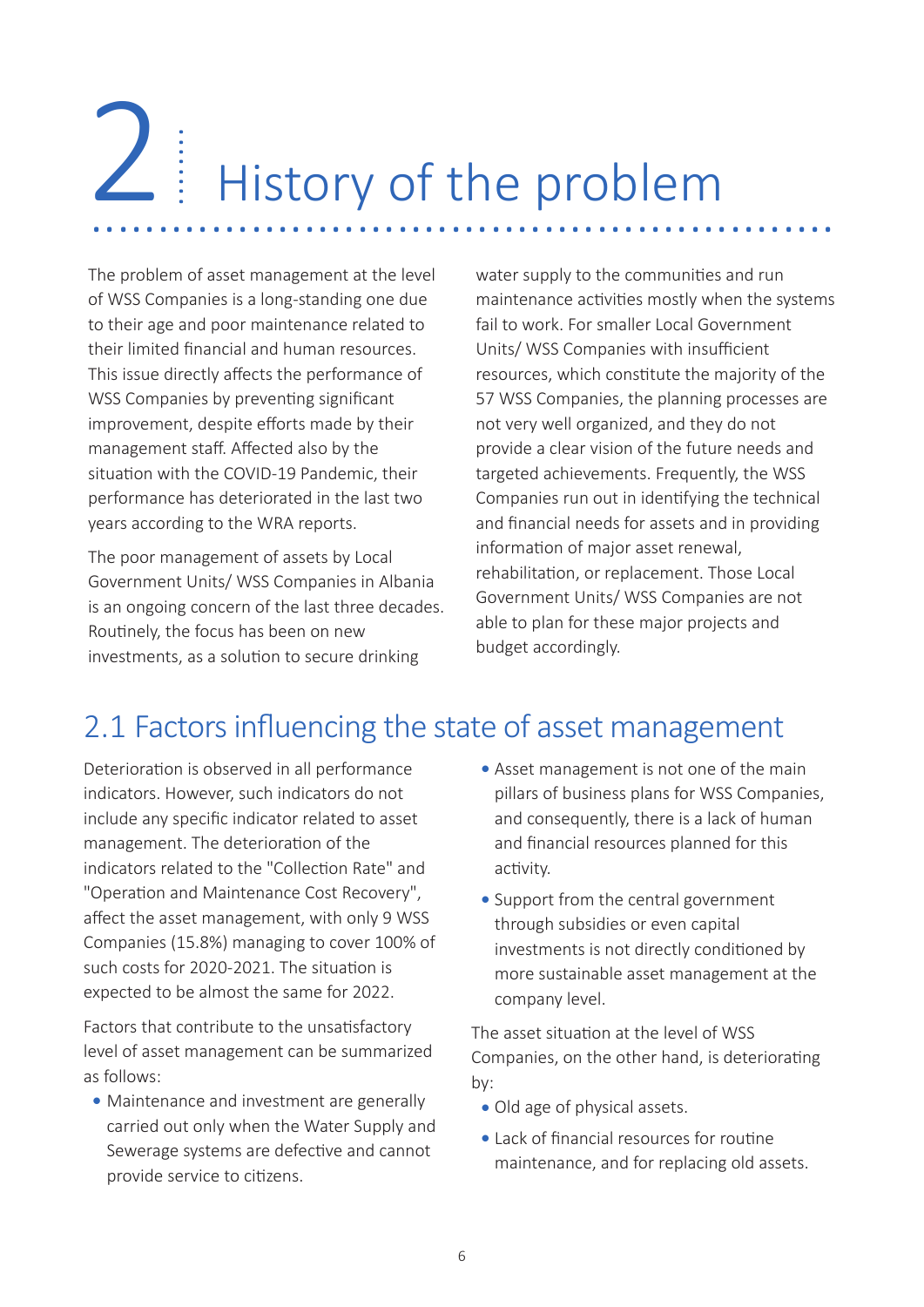Lack of databases on all assets and their  **•** location in the service territory of the WSS Companies.

Although the problem has been articulated since long time ago, recently the WSS Companies are more than ever under pressure to improve their overall performance and cost

efficiency, while facing the need to preserve or modernize their assets without access to funding at the same time. The aging system makes it increasingly difficult for the WSS Companies to provide the services desired by the local government units and required by the local citizens and businesses.

#### 2.2 Current status on the issue of asset management

The approval of two regulatory documents by AKUM (2020)<sup>1</sup> and WRA (2021)<sup>2</sup> on the methodologies and criteria to be used by WSS Companies is a clear expression of the increasing pressure from WSS Companies to improve their performance. Establishing specific criteria linking operation and maintenance cost to the required subsidies and the approval of the proposed tariffs requires concrete steps to be taken to address this issue seriously and systematically.

SHUKALB has continuously emphasized that the following directions are essential to have WSS Companies managing their assets in a sustainable and effective way:

- Asset management as a direct element that  **•**reduces operation and maintenance costs, network losses and increases efficiency in the use of human resources, physical assets and energy.
- Asset inventory as a basic condition to have  **•** reliable and sufficient quantitative data for management, monitoring, and long-term planning at the level of WSS Companies and at the central level.
- Maintenance of existing assets to enable  **•** uninterrupted service and proper quality within projected costs. This process should include maintaining accurate and up-to-date records of defects and systems interventions to move towards routine and preventive maintenance.
- Use of information technology to increase  **•** efficiency in the collection of information about asset management and its rapid exchange within the WSS company, at local and central level for periodic performance reporting. The need for software inclusion and asset digitization is a prerequisite for addressing many of the current performance bottlenecks of WSS Companies.
- Strengthening human capacity in terms of  **•** numbers and technical knowledge, especially in small WSS Companies where the problem is more immediate. The inclusion of specific trainings on asset management and the use of relevant software is a necessity to set up a functional and effective system at the level of WSS Companies.

<sup>1</sup> Ministry of Infrastructure and Energy (2020): Instruction no. 3 dated 18.06.2020 of the Minister of Infrastructure and Energy for "Approval of the methodology for criteria and procedures for the distribution and use of state subsidies, for joint-stock water supply and sewerage utilities for the budget year 2020 and 2021"

 $2$  WRA (2021): Methodology and procedure for approval of tariffs for water supply and sewerage services.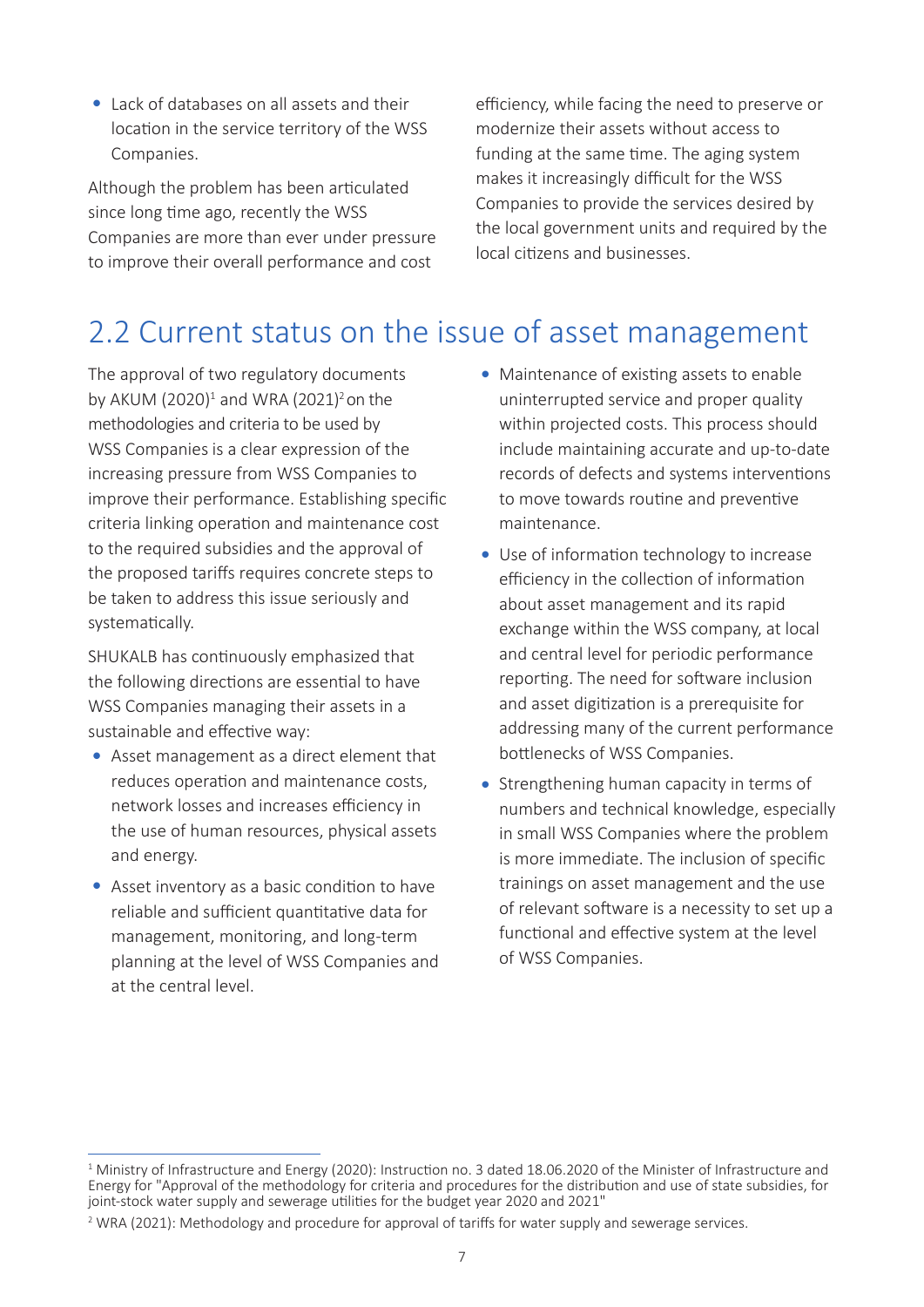# The regulatory framework from the perspective of **3** From the perspective of<br> **3** Example 1 Asset management

#### 3.1 Rationale

The following is an in-depth analysis of the impact of Integrated Asset Management (IAM) on the implementation of recently adopted regulatory framework documents.

In the analysis of the WRA tariff methodology, it is noticed that IAM has a dominant role, in a set of essential elements of tariff calculation. The table below presents elements of the tariff calculation methodology that are directly or indirectly intertwined with aspects of asset management practice.

| "Cost Plus" methodological approach                                                                                                                                                                                                                                                                                                                                                                                                                                                                         | "Ceiling Price" methodological approach                                                                                                                                                                                                                                                                                                                                                                                                                                                                                   |
|-------------------------------------------------------------------------------------------------------------------------------------------------------------------------------------------------------------------------------------------------------------------------------------------------------------------------------------------------------------------------------------------------------------------------------------------------------------------------------------------------------------|---------------------------------------------------------------------------------------------------------------------------------------------------------------------------------------------------------------------------------------------------------------------------------------------------------------------------------------------------------------------------------------------------------------------------------------------------------------------------------------------------------------------------|
| Article 10. Tariff application documentation.<br>Point 1: "Detailed report on the technical condition of water<br>supply and sewerage systems, describing the inventory of assets<br>used by the utility with technical data (size, type of material,<br>year of installation/construction), including priorities for their<br>replacement.                                                                                                                                                                 | Article 27. Tariff setting method.<br>"Tariffs are calculated according to the following formula:<br>$RR = Co + Cc + RAB * WACC$<br>Co - are the accepted operating costs (OPEX) for the regulated<br>service, adjusted for the adjustment period;<br>Cc - are the capital costs (CAPEX) for the regulated service, foreseen<br>for the regulatory period;<br>RAB - is the regulated asset base for the regulated service, provided<br>for the regulatory period<br>WACC - is the weighted average cost of capital ratio. |
| <b>Article 12.</b> General criteria for the conception of the Methodology.<br>Point 1.b: "Evaluation of the performance of the utility in<br>terms of managerial efficiency, the level of achievement of<br>performance indicators and the quality of information<br>reported." Information quality is about the validity of data,<br>including Asset Management.                                                                                                                                           | Article 29. Capital costs.<br>Points 1, 2, 4, 5, 7, 8, 9                                                                                                                                                                                                                                                                                                                                                                                                                                                                  |
| Article 15. Accepted operational costs.<br>Point 12: "The company may suggest and justify costs for new<br>assets or new activities during the regulatory period, which are<br>not calculated in the base year. Costs for new assets that are<br>under construction or will be ordered and provided to the<br>operator for operation are predicted and justified based on<br>approved projects and any other relevant documentation.                                                                        | Article 30. Regulated asset base.                                                                                                                                                                                                                                                                                                                                                                                                                                                                                         |
| Article 16. Capital Costs.<br>Point 1: "Capital Costs (CAPEX) are considered expenses for the<br>purchase, construction, improvement or adjustment of fixed<br>assets, which improve the condition, extend the useful life,<br>change the functional purpose, improve the quality of service,<br>increase the capacity or value of assets, etc".<br>Point 2: "For regulatory purposes, investments are financed<br>with the following elements of costs, which are included in the<br>calculation of fees". | Article 31. Recognized historical asset value.<br>Point 2: "Recognized historical asset value includes assets that<br>have been constructed and put into operation, as well as those<br>that are under construction".                                                                                                                                                                                                                                                                                                     |

#### **Table 1:** Analysis of tariff calculation methodology according to WRA related to asset management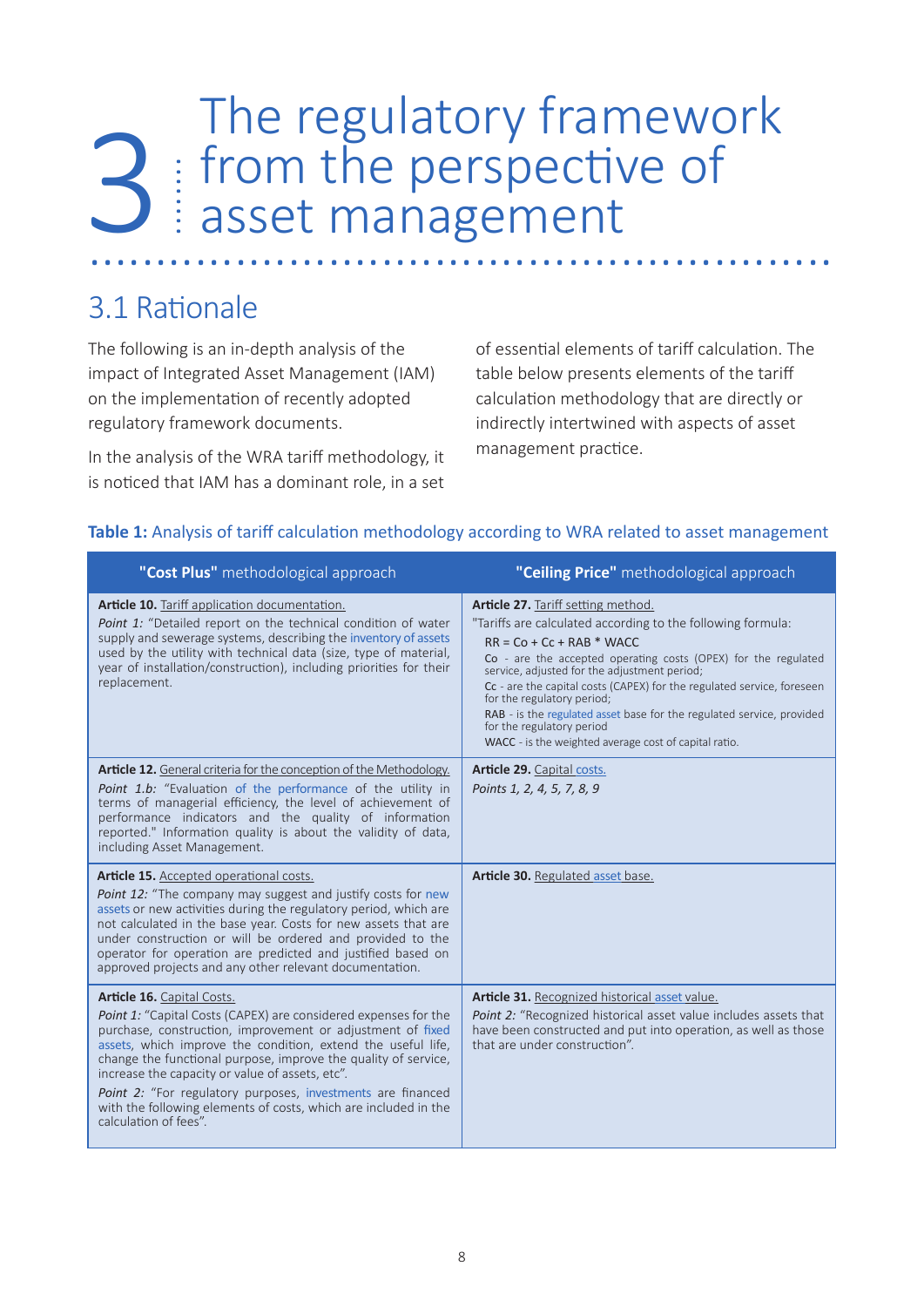| "Cost Plus" methodological approach                                                                                                                                                                                                                                                                                                                                                                                                                                                                                                                                                                                                                                                                                                             | "Ceiling Price" methodological approach                                                                                                                                                                                                                                                                                                                                                      |
|-------------------------------------------------------------------------------------------------------------------------------------------------------------------------------------------------------------------------------------------------------------------------------------------------------------------------------------------------------------------------------------------------------------------------------------------------------------------------------------------------------------------------------------------------------------------------------------------------------------------------------------------------------------------------------------------------------------------------------------------------|----------------------------------------------------------------------------------------------------------------------------------------------------------------------------------------------------------------------------------------------------------------------------------------------------------------------------------------------------------------------------------------------|
| Point 3: "Depreciation costs are calculated based on the linear<br>depreciation method, in accordance with the useful life of<br>assets approved by the Water Regulatory Authority. The<br>amortization calculation starts in the month after the month of<br>the asset entry, with the depreciation rates".<br>Point 9: "Annual depreciation costs included in the tariff are<br>used to finance investments (purchase, construction,<br>improvement or adjustment) in the elements of water supply<br>and sewerage infrastructure, as well as in other necessary assets<br>(equipment, vehicles, IT equipment, etc)".                                                                                                                         | <b>Point 5:</b> "In the known historical value of assets, the company<br>can anticipate and justify the inclusion of new assets which are<br>under construction".                                                                                                                                                                                                                            |
| Article 20. (Information) Records and their quality.<br>Point 1: "The utility creates and maintains all the information<br>systems required for reporting accurate and reliable data to Key<br>Performance Indicators (KPI) on water balance, inventory and<br>asset management, hydraulic model of the Water Supply (WS)<br>system, water meters, energy meters' electricity, human<br>resources, as well as customer billing and accounting systems.<br>The company must design and implement official internal<br>procedures for the creation and maintenance of information<br>sources with instructions specified for staff and requirements<br>for the data entry system, their validity, as well as security<br>control".                | Article 32. Working capital.<br><b>Point 1:</b> "Working capital (in the formula marked with WC) is an<br>integral part of Regulated Asset Base (RAB)".                                                                                                                                                                                                                                      |
| Article 21. Information systems.<br>Points 1, 2: "Asset system - information on the identification<br>number, year, material, diameter, length, depth, type of water<br>supply, sewerage, and service connections".<br>"Network interruption system - information<br>the<br>on<br>identification number, location, type of service, date and time<br>when a signal (report) was received/checked/ start and end of<br>repair works/stop and start of water supply, station of service<br>length, number of service/customer connections affected".<br>"Staff system - names of employees, position, department, type<br>of service, contract, start date, information on the distribution<br>of administrative staff in the regulated service". | Article 33. Investments.<br>Point 1: "The company plans investments in the regulatory<br>period with a value equal to at least the value of depreciation<br>costs. "Investments are planned at a nominal level, without<br>inflation".                                                                                                                                                       |
| Article 22. Assessment of Performance Indicators.                                                                                                                                                                                                                                                                                                                                                                                                                                                                                                                                                                                                                                                                                               | Article 34. Capital return rate.                                                                                                                                                                                                                                                                                                                                                             |
|                                                                                                                                                                                                                                                                                                                                                                                                                                                                                                                                                                                                                                                                                                                                                 | Point 6: "The Capital Return Rate is calculated based on the<br>Capital Activity Pricing Model (CAPM) which describes the<br>relationship between systematic risk and expected return on<br>assets.                                                                                                                                                                                          |
|                                                                                                                                                                                                                                                                                                                                                                                                                                                                                                                                                                                                                                                                                                                                                 | Article 36. Determining the initial fee.                                                                                                                                                                                                                                                                                                                                                     |
|                                                                                                                                                                                                                                                                                                                                                                                                                                                                                                                                                                                                                                                                                                                                                 | Article 37. Setting tariffs in blocks.                                                                                                                                                                                                                                                                                                                                                       |
|                                                                                                                                                                                                                                                                                                                                                                                                                                                                                                                                                                                                                                                                                                                                                 | Article 38. (Information) Records and their quality.<br>Point 1: "The company creates and maintains all the<br>information systems required for reporting accurate and<br>reliable data to Key Performance Indicators on water balance,<br>inventory and asset management, hydraulic model of the Water<br>Supply (WS) system, water meters, energy meters electricity,<br>human resources". |

Note: The words in blue in the table, other than 'assets', represent variables or indicators, the calculation or measurement of which involves aspects of asset management.

The applicability of the methodology is in fact closely related to the embracing and fulfillment by WSS Companies of that objective that would aim to improve the level of service and

performance of the WSS Companies, through integrated approaches to monitoring, operation, maintenance, improvement, and amortization of cost-effective assets.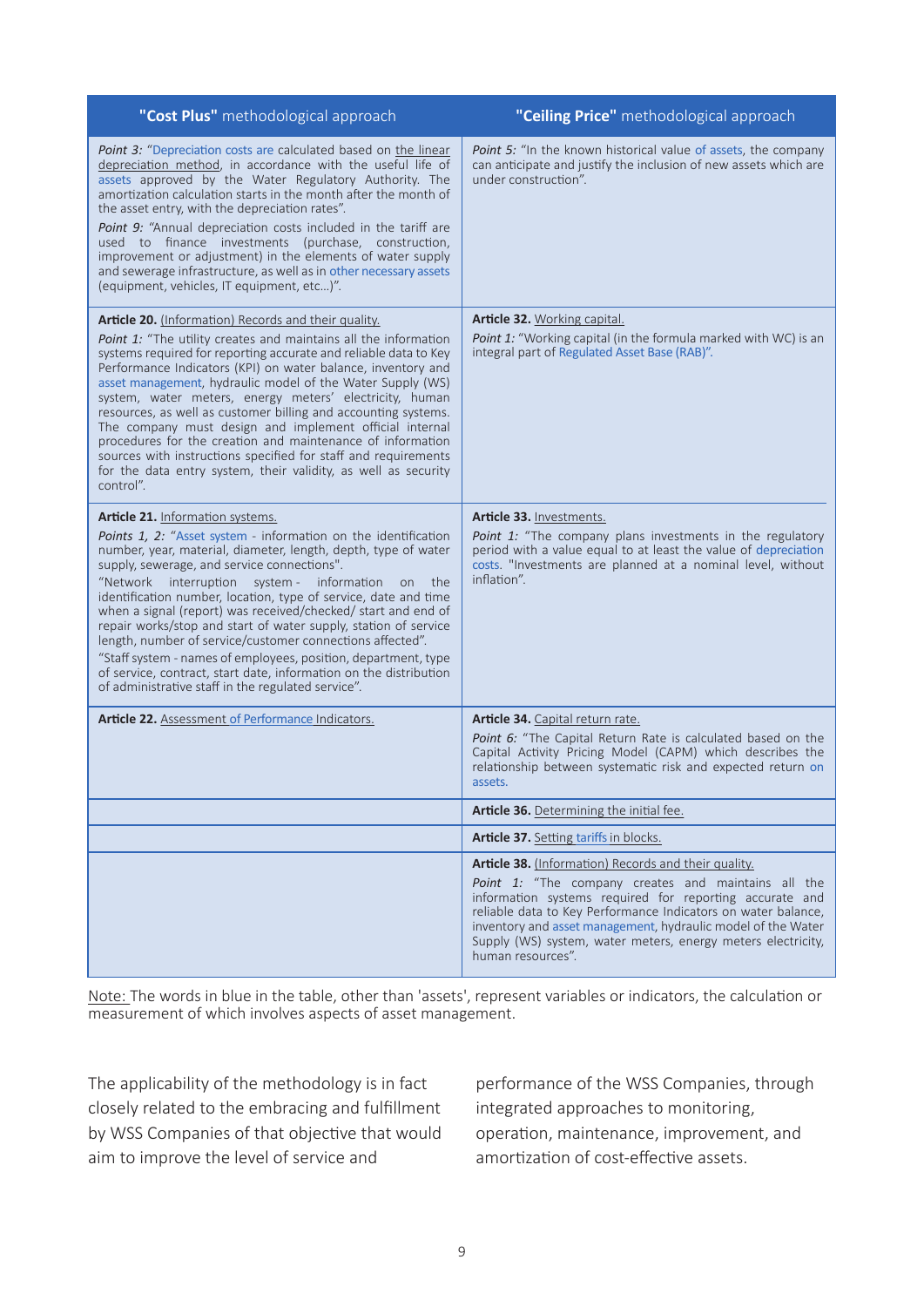State subsidies are mainly used to cover electricity costs (up to 70% of the subsidy) and favor WSS Companies that deploy mechanical

water rise. The analysis of the methodology for the use of state subsidies reveals a number of elements closely related to IAM.

#### **Table 2:** Analysis of the methodology of distribution and use of state subsidies according to MIE related to asset management

| <b>Annex 1</b>                                                                                                                                                                                                                                                                                                                                                                                                                                                                                                                                                                  | <b>Annex 2</b>                                                                                                                                                                                                                                                                                                                                                           |
|---------------------------------------------------------------------------------------------------------------------------------------------------------------------------------------------------------------------------------------------------------------------------------------------------------------------------------------------------------------------------------------------------------------------------------------------------------------------------------------------------------------------------------------------------------------------------------|--------------------------------------------------------------------------------------------------------------------------------------------------------------------------------------------------------------------------------------------------------------------------------------------------------------------------------------------------------------------------|
| <b>Article 3b.</b> The received subsidy, , will be used by AKUM, as<br>follows:<br>b) 50% of the fund to cover the direct cost of operation (DCO),<br>the difference = billed revenue of Water Supply and Sewerage<br>Utilities and Wastewater Treatment Plant (WWTP) - direct cost<br>of operation, where such difference must always be negative.<br>The direct cost of operation is calculated as the total cost of<br>operation, less depreciation, for all three public services,<br>drinking water supply, sewerage, and treatment and processing<br>of urban wastewater. | <b>Article 3.</b> The subsidy  will be distributed as follows:<br>b) 30% of the subsidy fund amount will be distributed for<br>reward and performance promotion;                                                                                                                                                                                                         |
| <b>Annex 1 Article 6b.</b> Subsidies shall not be given to joint-stock<br>water supply and sewerage utilities, which:<br>b) have not submitted their data on time or the data are not<br>accurate for the evaluation of their performance, according to<br>the format required by AKUM. Water and sewerage joint-stock<br>utilities must cooperate with the relevant sector at AKUM in<br>providing documentation for data verification.                                                                                                                                        | <b>Article 4.</b> Performance contracts, which will be signed between<br>AKUM and the respective municipalities, , will be based<br>mainly on three indicators, as follows:<br>c) reduction of expenses by 10% compared to the same period<br>of the previous year.                                                                                                      |
|                                                                                                                                                                                                                                                                                                                                                                                                                                                                                                                                                                                 | <b>Article 12.</b> The fund, according to point 3.b of this methodology,<br>will be used by water supply and sewerage utilities with the aim<br>of improving data and asset management.                                                                                                                                                                                  |
|                                                                                                                                                                                                                                                                                                                                                                                                                                                                                                                                                                                 | <b>Article 13.</b> The methodology for determining the objective of<br>the performance contract, according to point 3 (b) of this<br>methodology, for each joint-stock water supply and sewerage<br>utility will be based on the analysis and results of financial<br>tables compared to the previous year:<br>b) cost reduction (excluding investment and maintenance). |

Note: The words in blue in the table, other than 'assets', represent variables or indicators, the calculation or measurement of which involves aspects of asset management.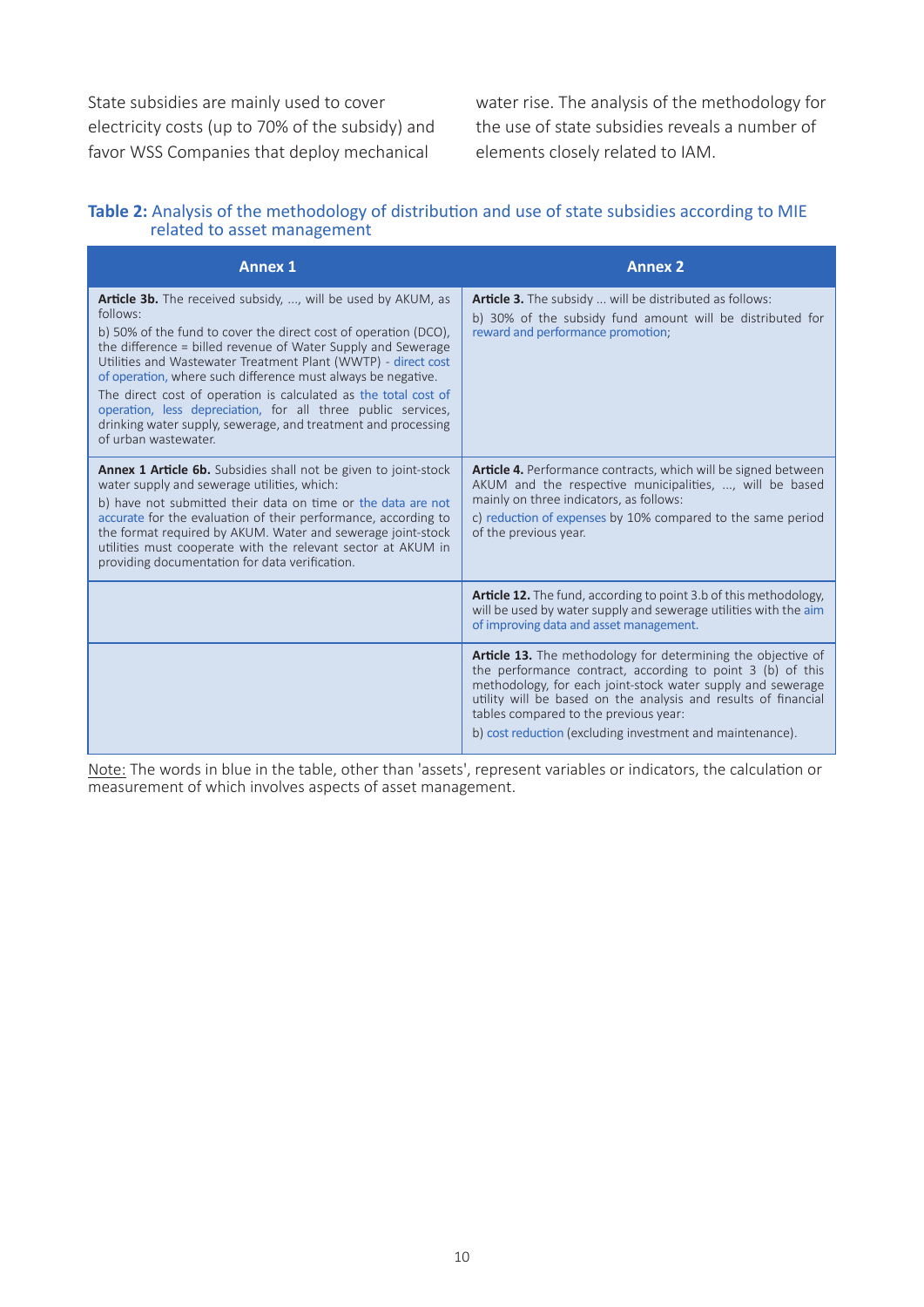Asset management as solution to help WSS Companies to free themselves from 'static stalemate' of poor performance 4 4 Free themselves from 'static

Solutions should be sought in combining services with integrated asset management information systems aimed at improving the overall performance and efficiency of WSS Companies.

The range of ISO 17025/55000 standard systems creates the possibility of integrating commercial, operational, maintenance, and planning functions together - with financial systems. Their application provides WSS Companies with coherent management solutions that cover all key functions- which in turn lead to the formulation of annual/ multi-year business plans.

On the other hand, the rehabilitation of current standards by WSS Companies with modern technology systems is expected to create an immediate impact on the implementation of the methodology, in terms of the realization of its primary function - which is the calculation of tariffs for WSS Companies.

The transition to modern integrated asset management systems turns out to be a

necessity for WSS Companies, but also for WRA and AKUM, which would bring a qualitative improvement in the accuracy and efficiency of calculations.

Completion of the Methodology with an additional Annex or Guideline for WSS Companies, describing the integrated asset management standard to be applied by the utilities, would enable the promotion of a risk-free and low-cost transformation process, in terms of generating benefits in the whole range of services related to asset management, consequently with the business plan and the calculation of the range of capitals, investments, tariffs, etc.

Digitalization and access of central institutions to modern information systems is a process that has had a good implementation in Albania, compared to other countries in the region. Integrated asset management at the company level will facilitate the exchange of information with central systems set up by agencies responsible for the sector, such as AKUM.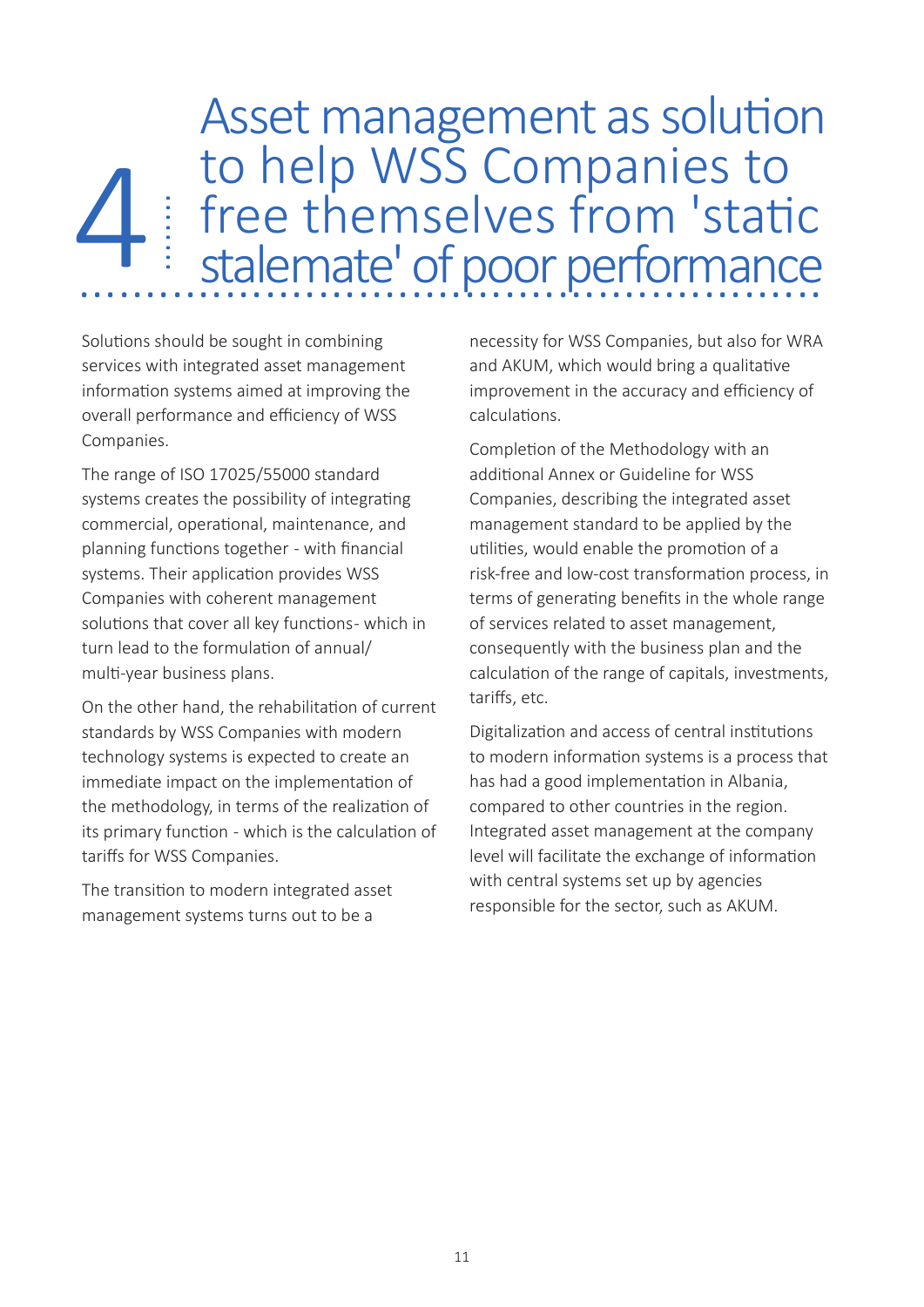The standard framework for IAM should include:

#### **Table 3:** Asset Management Plan for WSS Companies

- 1. **Summary of IAM Plan**
- 2. **Establishment of a working group for IAM**
	- 2.1 Departments involved
	- 2.2 Integration between sectors within the company
- 3. **Selecting IAM technology and drafting the necessary budget**
	- 3.1 Choice of IAM technology
	- 3.2 Approval of the annual budget IAM
- 4. **Asset registration inventory**
	- 4.1 Data collection
	- 4.2 Asset Digitalization / Georeferencing (with AUTOCAD, GIS, EDAMS software)
	- 4.3 Data processing
	- 4.4 Field data verification
	- 4.5 Evaluation and Analysis of data related to assets
- 5. **Asset maintenance**
	- 5.1 Collection of (administrative, economic, and financial) data
	- 5.2 Routine maintenance
	- 5.3 Active maintenance
	- 5.4 Preventive maintenance
- 6. **Condition and risk assessment**
- 7. **Asset Management**
	- 7.1 Maintenance and rehabilitation plan to minimize costs
	- 7.2 Non-revenue water management, (NRW)
		- 7.2.1 Distribution management
		- 7.2.2 Non-revenue water management
	- 7.3 Network rehabilitation plan

The plan should be accompanied by a well-defined configuration of specific forms for:

#### **Table 4:** Construction of internal asset management system

- I. **DATA RECORDING** (with fields for: element types, water pipes, valves, pumping stations and pumps, reservoir stations and reservoirs, water meter wells, control valves, supply points, water wells, treatment plants, connections, pressure damping devices, vent valves, hydrants).
- II. **ASSET MAINTENANCE SYSTEM** (with areas for: forms of asset maintenance, units, types of services/units, positions, employees, distribution of units by Administrative Units, roads, defects and maintenance activities, inventory groups, inventory items, equipment, plant groups, vehicle types, plants, group number, and vehicles.
- III. **JOB CARD FOR ROUTINE MAINTENANCE** (with fields such as job status, job card number, type of service, defect advertiser, defect number, contact details, defect location, investigation, recommended maintenance activity, element, item comments, inspector comments, job done by, duration, deadlines, supervisor comments, current employee work, current support services, current warehouse items.
- IV. **JOB CARD FOR ACTIVE MAINTENANCE**

l

V. **JOB CARD FOR PREVENTIVE MAINTENANCE**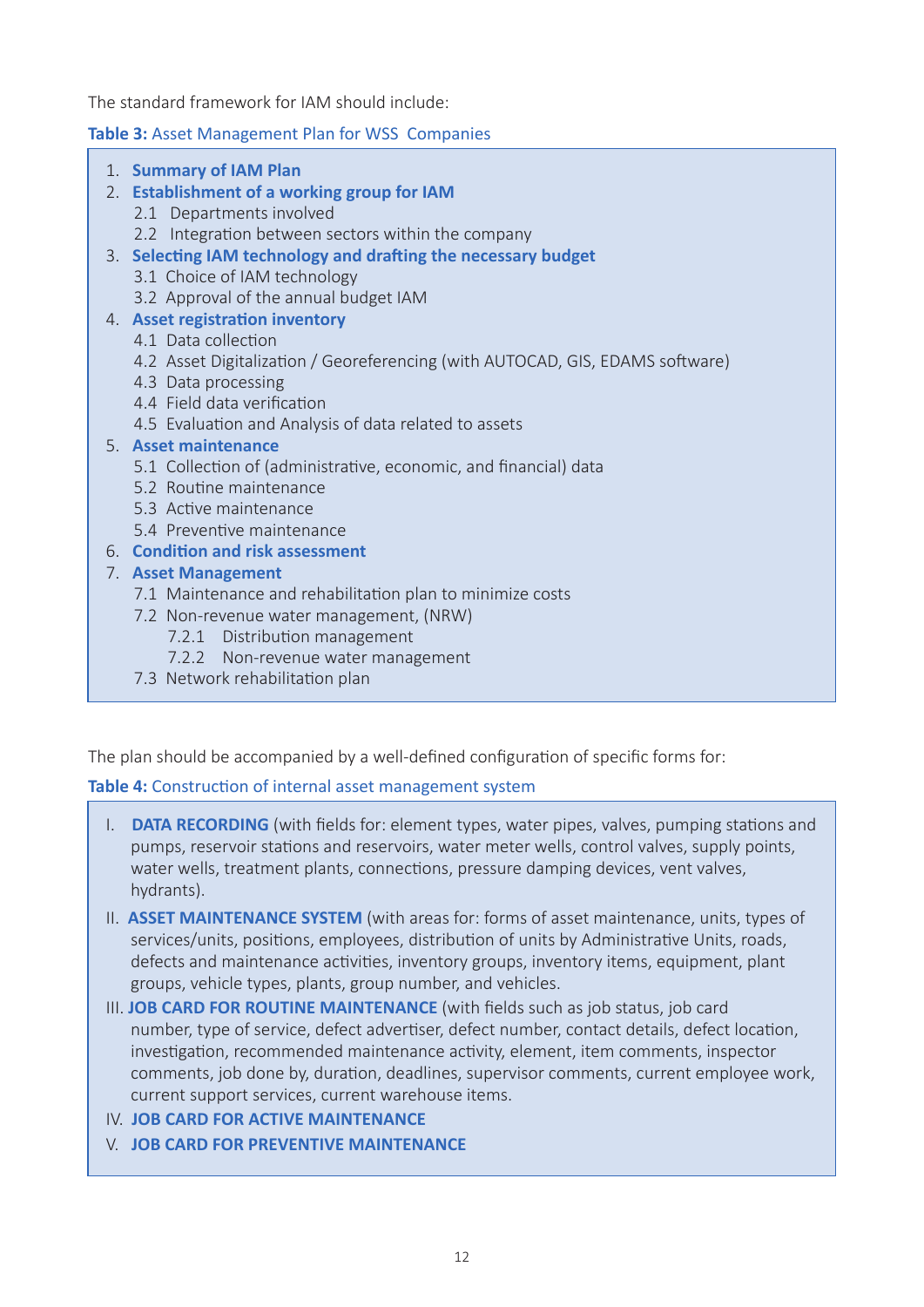### SHUKALB Technical Assistance Capacity in asset management 5 ........................................................ ........

SHUKALB has accumulated extensive experience in supporting WSS Companies in integrated asset management. Three years of experience using the EDAMS software system in 18 utilities across the country has created recognition of good practices in integrated asset management. Their implementation is a function not only of the capacities that are built within WSS Companies, but also of investing in modern tools and systems of management practices.

SHUKALB's experience is based on a wide group of professionals with long experience in this sector, who have participated in regional

activities, networking, and development of good practices, including those in the implementation of International Standards for Asset Management and ISO 55000/55001/55002.

SHUKALB is an organization with the resources and knowledge needed to support WSS Companies in a sustainable analysis, planning, and management of their assets, making smart and cost-effective decision-making, understanding the risks, and avoiding infrastructure defects in the water supply, sewerage and wastewater treatment system.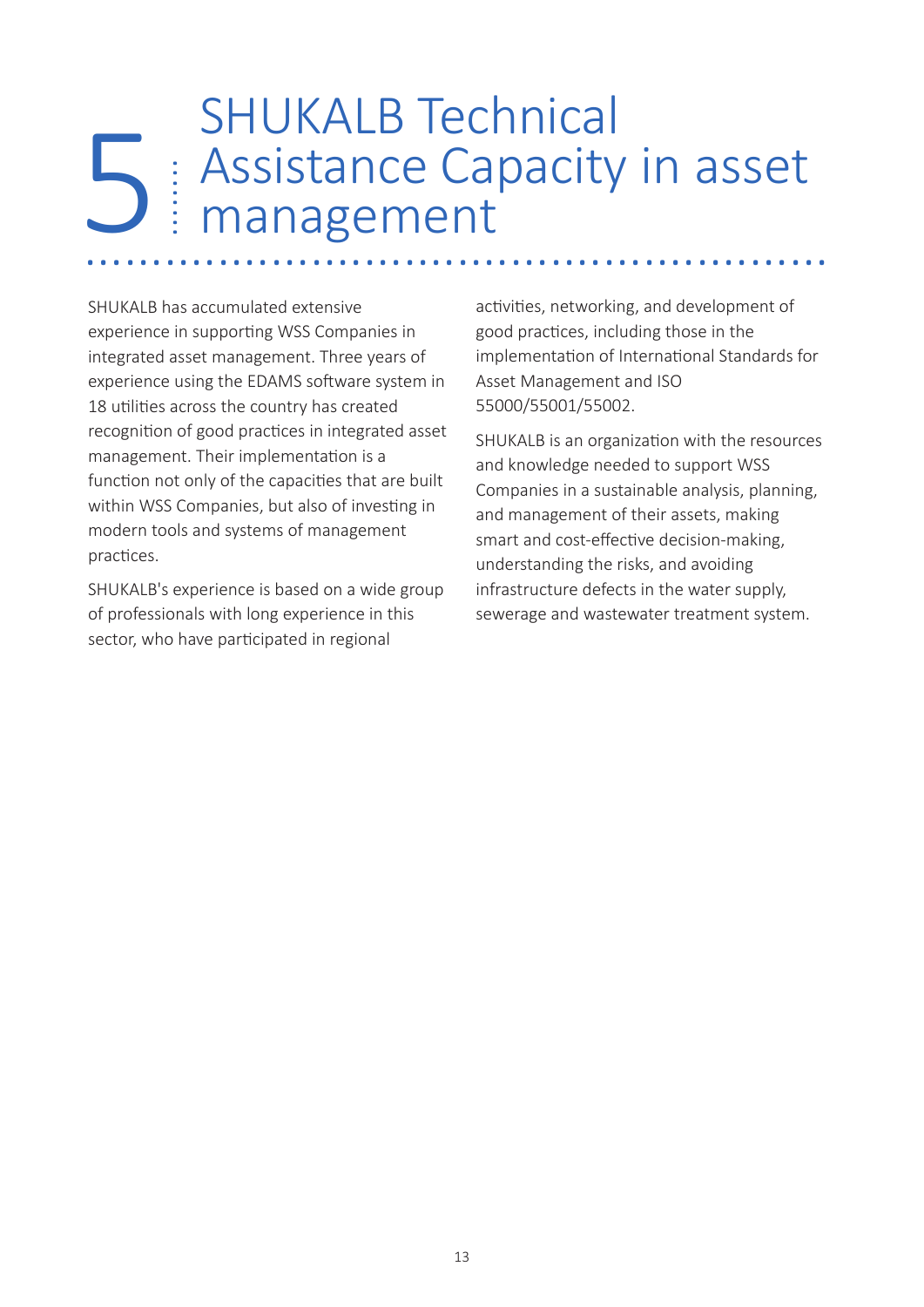#### **Position Paper Message:**

Integrated Asset Management remains one of the weak points in the water supply and sewerage sector, not yet **directly addressed.** 

Its **standardization** through the improvement of the regulatory framework will lead to **the improvement of the performance** of these WSS Companies and the quality of the data collected at the central level to plan towards **the distribution of subsidies and support with capital investments.** 

Necessary interventions include **support in planning** by WSS Companies for asset management and **human and technological capacity building** for this process.

**SHUKALB experience** in the field of asset management will enable WSS Companies to incorporate and use advanced information technologies which help them improve performance at the company level and the quality of data collected by institutions at the central level.